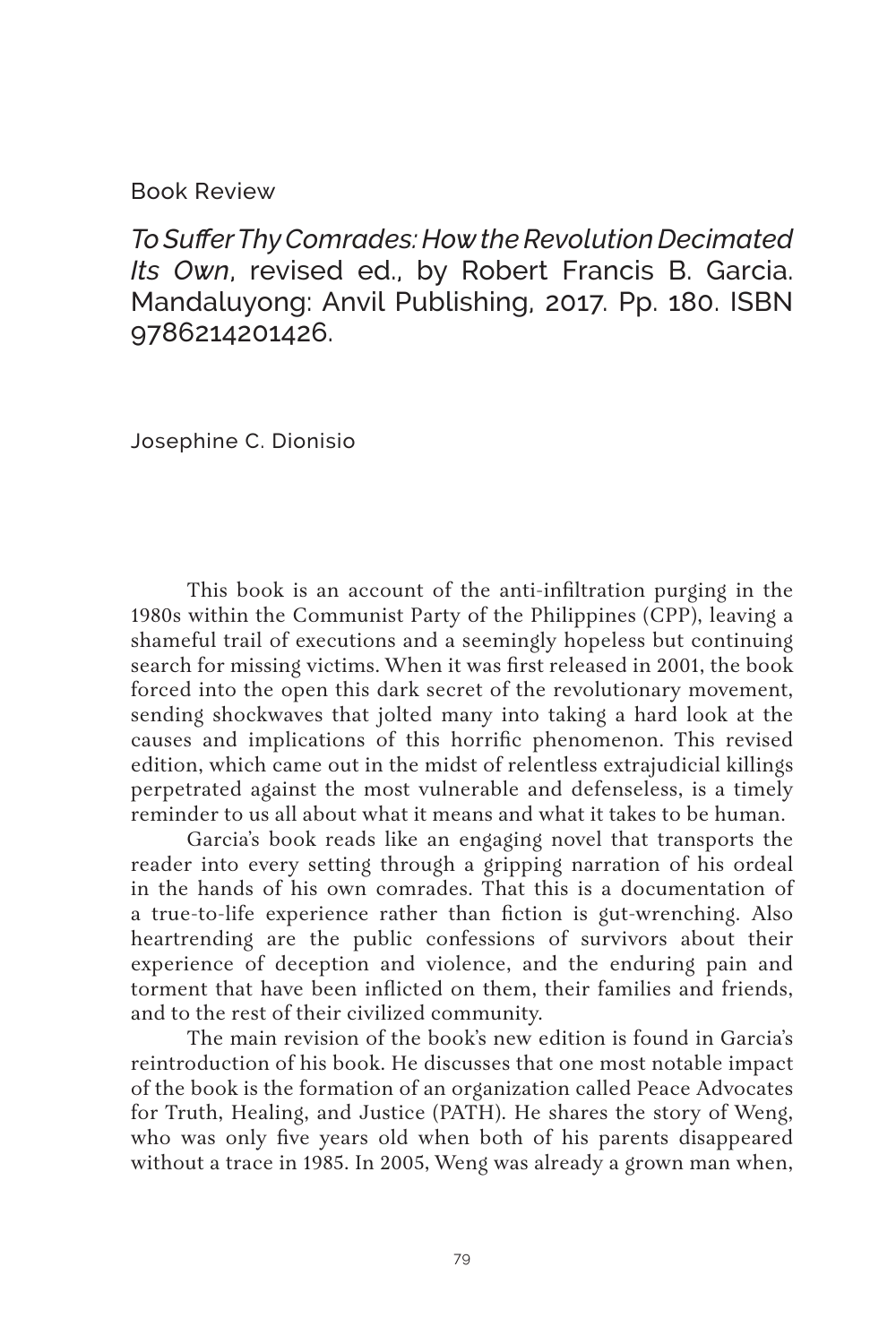through the persistent efforts of his parents' former comrades who are actively involved in PATH, he found the skeletal remains of his parents in an unmarked grave in the hinterlands of Cebu. Weng began his painful journey back into time to know the truth about why they were taken away from him. Garcia points out that there are still countless stories to tell and that the struggle for justice continues. The recovery of our morality is the mandate embedded in the recovery of the mortal remains of countless victims and the meaningful retelling of their lives and death.

It is important to understand how such a sordid tale of cruelty and betrayal could happen even in an organization that has always stood for selfless service to others and for incorruptible loyalty. The first edition of this book was groundbreaking and the process of its writing has reportedly become a collective effort at healing and catharsis. Because of this, it was acceptable and maybe even necessary at that time not to let the rigors of research interfere with the flow and innocence of the storytelling. But after almost two decades, it now becomes imperative to finally subject these narratives to a more meticulous analysis that would wring out the crucial lessons from this collective experience of tragedy.

Analytical leads that abound in the first two chapters of Garcia's book and his montage of hypotheses in the last chapter, which remain unpursued, should be revisited. Succeeding editions of this book would have to offer a clearer analytical lens by providing a more nuanced and critical engagement with the literature and a more seamless fusion of theory with empirical evidence. The collection of narratives and personal observations could be treated as anecdotal evidence for succeeding studies on such topics as a genealogy of the CPP's code of discipline and morals, a critical discourse analysis of revolution and violence within the CPP, a phenomenology of revolutionary practice in everyday life, and many more. For example, Garcia identifies a number of alarming tendencies within the CPP, the most frightening of which are the glorification of violence within the organization, and the readiness to kill and maim a fellow human being upon the orders of superiors. A critical understanding of the social psychology of violence within revolutionary organizations may be the direction of a study that interrogates these personal observations against empirical and anecdotal evidence. The challenge is to come up with a multivocal and multi-perspectival account of this unnecessary and shameful chapter in the CPP's history through rigorous analysis.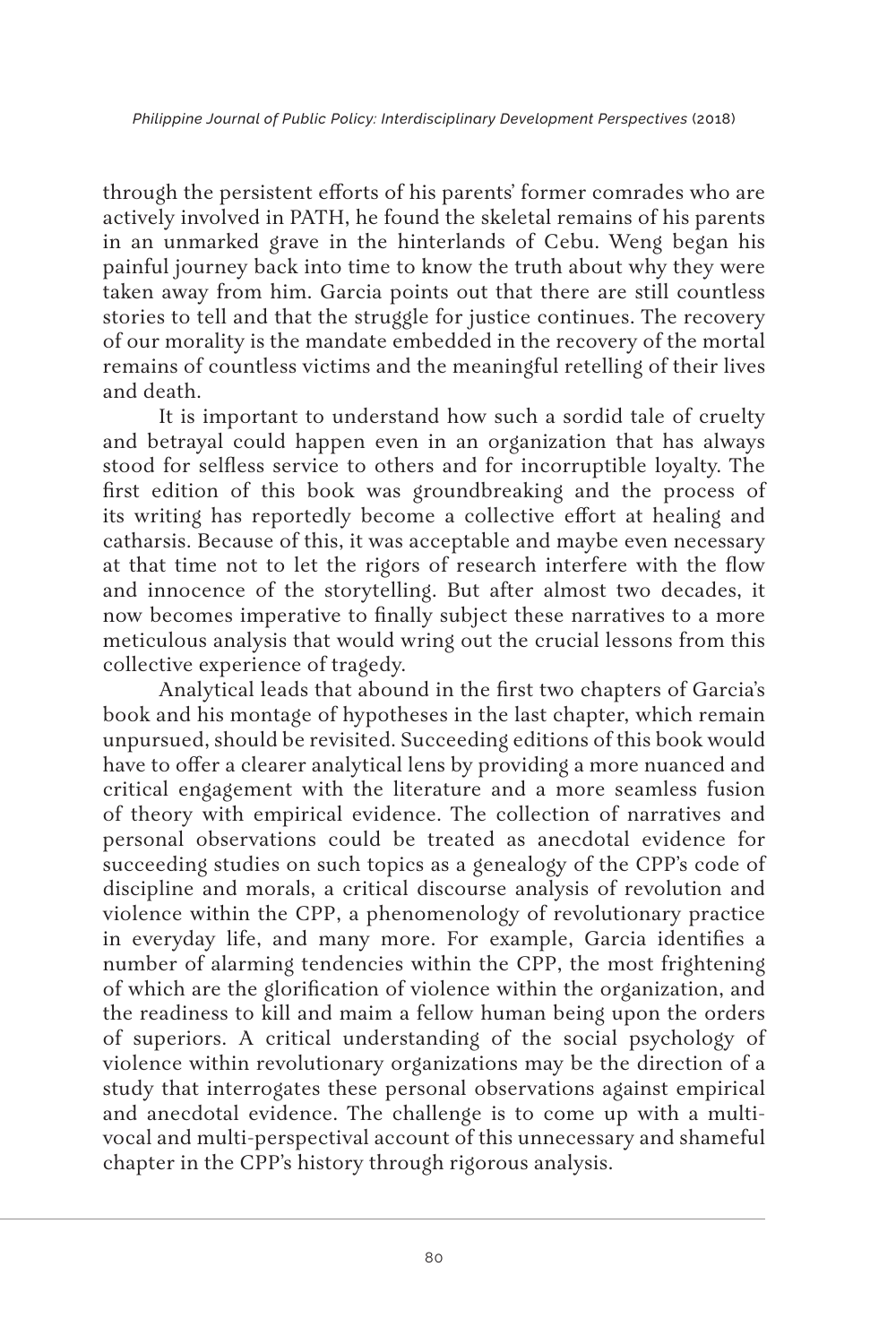Garcia also argues that a combination of underlying vulnerabilities within the Party as an organization led to the unmitigated slaughter of its comrades. He claims that the Party made a mistake in celebrating the victories of earlier anti-infiltration procedures rather than scrutinizing and condemning its excesses, and in delegating limitless authority to Party cadres in handling the alleged problem of mass infiltration. He also claims that the Party dismissed universally accepted principles of due process as bourgeois and refused to abide by these principles. Given that it is incapable of conducting an internal investigation based on acceptable standards of justice, it led to the use of torture as the method of choice to coerce confessions from comrades who were suspected to be enemy agents. Here, he quotes Foucault's (1975) observations about torture but misses out on clearly discussing the discursive context and discursive shifts within the Party that enable these practices, which was the point of Foucault's book, *Discipline and Punish*: to render visible the fusion of knowledge and power at given periods, which frames specific practices of domination. Thus, what is Garcia actually referring to when he zeroed in on the Party's intolerant ideology and undemocratic power structure?

Garcia laments the dissolution of individuality within the Party in favor of collectivism. What does it mean to be an individual or to be collectivist within the Party and why do these matter for the revolution? Was he referring to George Herbert Mead's (1934) concepts of reflexivity and agency, or to Marx's assumptions about human nature (cf: Geras 1983), rather than to the liberalist notion of individualism? All of these warrant a more nuanced discussion because the new public of this book deserves an explanation that is beyond the usual anti-communist rhetoric. The intention is to provoke courageous conversations, even after an unspeakable tragedy like this, and to inspire the building of a society where human dignity is upheld unconditionally.

Read this book and join the life-changing conversation that it initiates.